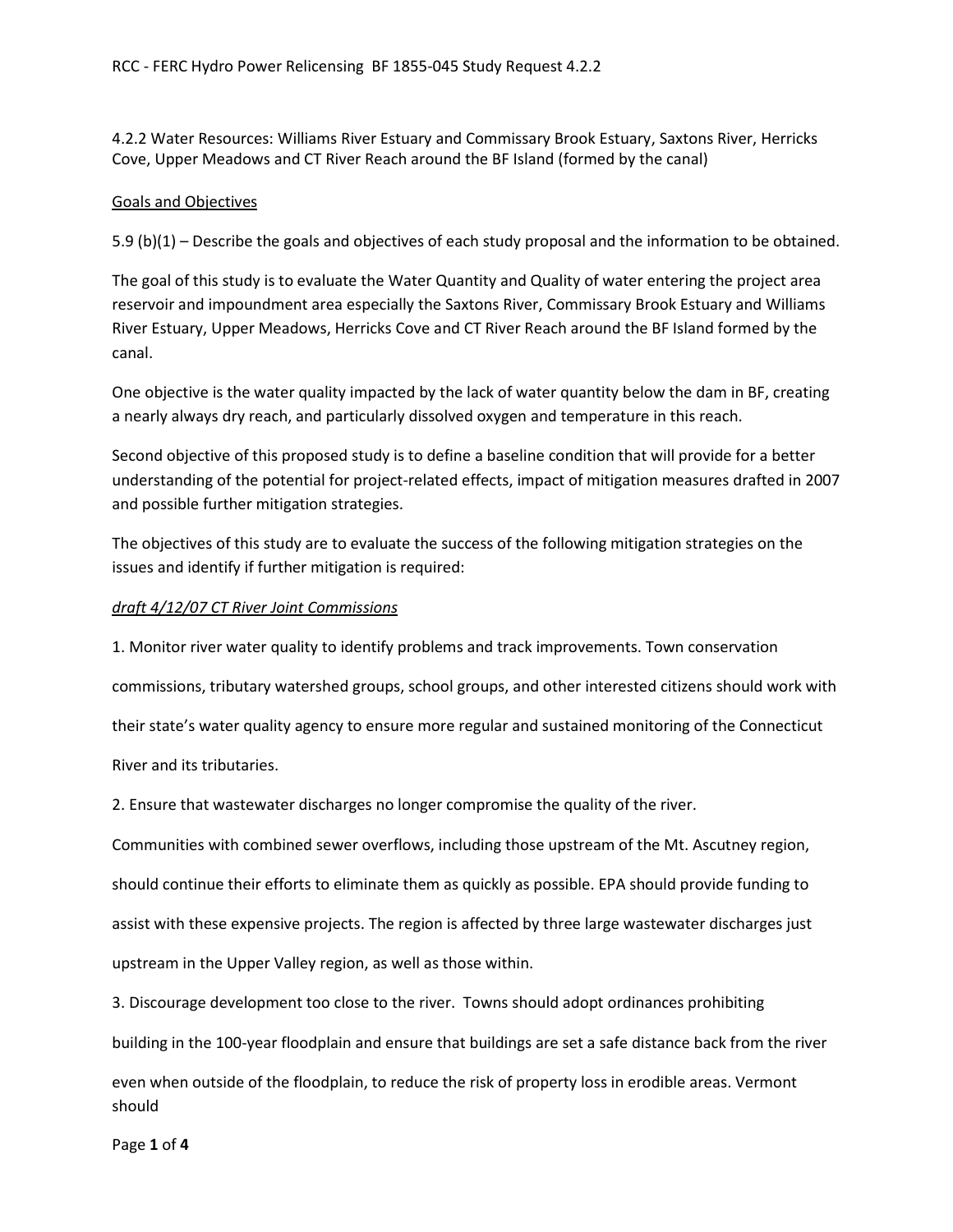adopt statewide shoreland protection. NH towns and NH DES should inform landowners about the Shoreland Protection Act, and should not issue permits for projects that violate state law.

8. Improve stormwater management. Towns should look at ways to include "low impact development"

ideas as they review projects, and at how to change existing development to reduce runoff and promote stormwater infiltration.

9. Ensure that farm operations help protect water quality. Farmers should employ best

management practices and work with conservation districts and the Cooperative Extension Service to

prepare a total nutrient management plan for their farm, to make best use of available nutrients, reduce

potential for water quality impacts, and save money in purchasing fertilizer.

10. Reduce mercury contamination. The states should continue to act to reduce sources of mercury contamination that affects Connecticut River fish and other wildlife. Congress should join this effort.

5.9 (b)(2) – If Applicable, explain the relevant resource management goals of the agencies or Indian tribes with jurisdiction over the resource to be studied.

Not applicable.

5.9 (b)(3) – If the requestor is not a resource agency, explain any relevant public interest consideration in regard to the proposed study.

Sections 4(e) and 10(a) of the Federal Power Act (FPA) require the Commission to give equal consideration to all uses of the waterway on which a project is located. When reviewing a proposed action, the Commission must consider the environmental, recreational, fish and wildlife, and other nondevelopmental values of the project, as well as power and developmental values. Any license issued shall be best adapted to a comprehensive plan for imporving or developing a waterway or wagterways for all beneficial public uses.

Adequate levels of water quantity and quality, are required by aquatic organisms for subsistence, and are therefore essential to the integrity and sustainability of a healthy ecosystem. Describing the project effects on these resources is necessary to fulfill the Commission's responsibilities under NEPA. Ensuring that environmental measures pertaining to these resources are considered in a reasoned way is relevant to the Commission's public interest determination.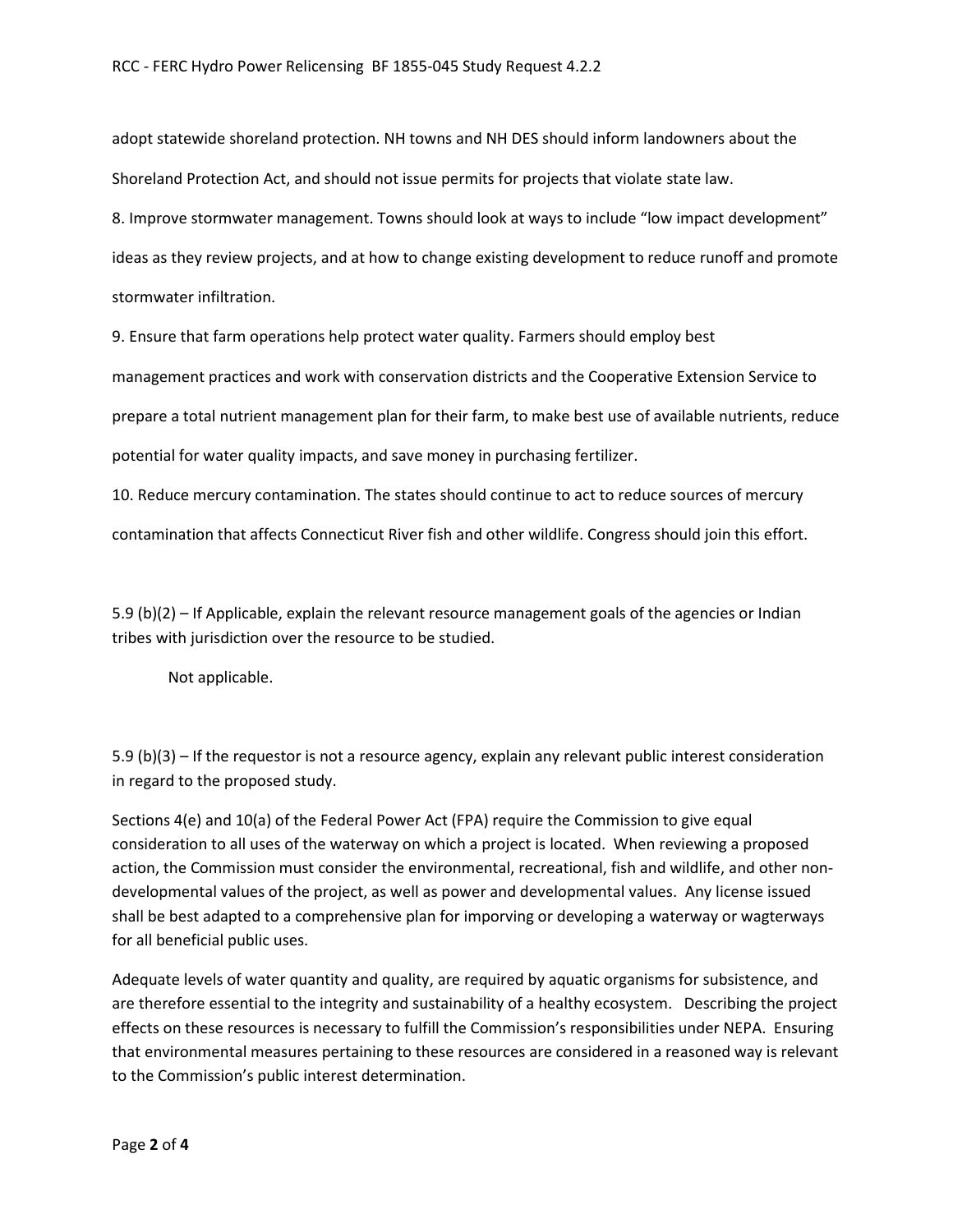#### Background and Existing Information

5.9 (b)(4) – Describe existing information concerning the subject of the study proposal, and the need for additional information.

- Current information is not sufficiently available in the Pre-Application Document) (PAD includes …. ) or watershed assessment documents on the baseline measurements or monitoring programs associated with water quantity and quality. Issues and mitigation plans have been identified as necessary in the past, and sufficient updated information on mitigation success or continued necessity is not available.

#### Project Nexus

5.9 (b)(5) – Explain any nexus between project operations and effects (direct, indirect, and/or cumulative) on the resource to be studied, and how the study results would inform the development of license requirements.

Project related activities impact the water quantity, tributaries and watersheds in the project area impact the water quantity and quality.

The project operations at the dam and canal produce low water quantity entering the reach around the BF Island.

A profile of the water quantity and quality in the project reservoir and impoundment area is considered necessary to develop a more complete understanding of potential project-related effects.

The requested study would help establish a baseline condition for the system in question, and form the basis for inclusion of potential license requirement to protect the water quality of the project area.

## Proposed Methodology

5.9 (b)(6) – Explain how any proposed study methodology (including any preferred data collection and analysis techniques, or objectively quantified information, and a schedule including appropriate field season(s) and the duration) is consistent with generally accepted practice in the scientific community or, as appropriate, considers relevant tribal values and knowledge.

Using generally accepted practices in the scientific community:

- Monitor and record water quantity and quality with special focus on the estuaries and tributaries. Sampling should take place at least once per week beginning on July  $1<sup>st</sup>$  and ending on October  $1<sup>st</sup>$ . During each sampling event, reservoir surface elevation should be recorded